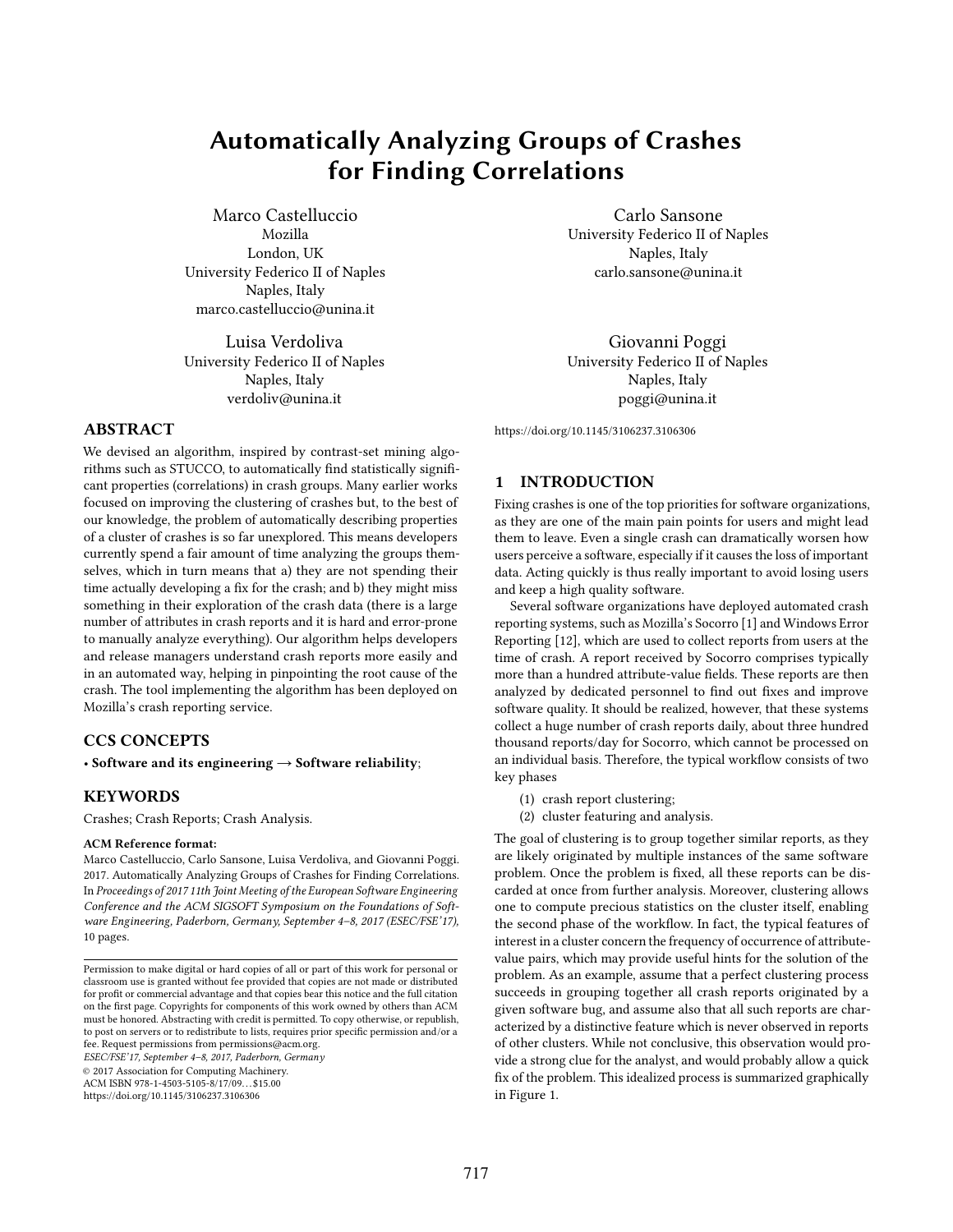<span id="page-1-0"></span>

Figure 1: Idealized process: with perfect clustering, properties that define the groups are easily found.

Needless to say, real-world operations are very far from this simplistic case. On/off features rarely occur, and the analyst must focus on minor variations in the frequencies of occurrence of attributevalue pairs across groups. Moreover, the most distinctive features concern usually joint occurrences. If the number of elementary features is already large, the number of features concerning more complex behaviors, possibly involving tuples of attribute-value pairs, makes brute force analysis simply infeasible. It requires very skilled analysts to navigate effectively through these data and extract useful clues. To further complicate things, the preliminary clustering of crashes is itself far from perfect, which may strongly affect the results of subsequent analyses. When a cluster includes reports that have no relation with one another, the resulting features are averaged together and hardly distinctive anymore. On the contrary, when there are too small groups, since reports for the same crash are divided in multiple clusters, features become unstable, leading to erroneous conclusions.

The above discussion underlines the need of effective automated tools that support the analyst's work in both phases on the process to  $i$ ) perform a reliable clustering of crash reports, and  $ii$ ) single out the most meaningful features. Many previous studies in the literature have focused on the first problem, namely, proposing a number of competing solutions to best cluster crashes in groups. Section [6](#page-7-0) contains a more detailed explanation of some of them. In this paper, instead, we focus on the second problem, and propose an automated tool to support group understanding after the clustering has already taken place. The proposed tool finds statistically significant properties in crash groups, sorts them by decreasing importance, and submits them to the analyst. Developers are therefore freed from this tedious preliminary analysis, and can focus on fixing the crash. It should be also underlined that the manual analysis, given the large number of attributes in crash reports, is not only tedious but also error-prone (also due to the effects of fatigue). The proposed tool may happen to find interesting properties that

<span id="page-1-2"></span>

| Mozilla Crash Reporter                                                                             |  |  |  |
|----------------------------------------------------------------------------------------------------|--|--|--|
| <b>We're Sorry</b>                                                                                 |  |  |  |
| Firefox had a problem and crashed. We'll try to restore your tabs and<br>windows when it restarts. |  |  |  |
| To help us diagnose and fix the problem, you can send us a crash report.                           |  |  |  |
| Tell Mozilla about this crash so they can fix it                                                   |  |  |  |
| <b>Details</b>                                                                                     |  |  |  |
| Add a comment (comments are publicly visible)                                                      |  |  |  |
|                                                                                                    |  |  |  |
|                                                                                                    |  |  |  |
| V Include the address of the page I was on                                                         |  |  |  |
| Allow Mozilla to contact me about this report                                                      |  |  |  |
| Enter your email address here                                                                      |  |  |  |
| Your crash report will be submitted before you quit or restart.                                    |  |  |  |
| <b>Restart Firefox</b><br><b>Quit Firefox</b>                                                      |  |  |  |

Figure 2: Dialog window presented to the users when they experience a crash.

the analyst could miss. Automatically finding properties of crash groups also allows release managers to quickly act with temporary workarounds, for example by blocking updates to a crashy version for a particular set of users.

Specifically, our approach is based on a data mining technique, contrast-set learning [\[24\]](#page-9-1), applied successfully to a number of other problems in software engineering [\[27\]](#page-9-2) and beyond (e.g. [\[16\]](#page-9-3)). The approach we present in our study can also help with the triage of crash groups, in fact release managers can decide on their importance, after understanding the possible causes and properties of a crash. We evaluate the system using crash data collected from the Mozilla crash reporting system and bug tracking system. Although a systematic analysis of performance in not feasible for practical reasons, we collected significant evidence that the system may actually help understanding a group of crashes and reduce the time needed to solve the problem.

The remainder of this paper is organized as follows. Section [2](#page-1-1) provides background information about Socorro, the Mozilla crash reporting system used in our study. Section [3](#page-2-0) describes the proposed algorithm. Section [4](#page-6-0) presents the validation of the results of our algorithm, applied to real world cases for Mozilla Firefox crashes. Section [5](#page-7-1) discusses threats to the validity of this study. Section [6](#page-7-0) summarizes related works and Section [7](#page-8-2) concludes the paper.

## <span id="page-1-1"></span>2 SOCORRO AND CRASH REPORTS

Mozilla's applications are shipped with a built-in automatic crash reporting tool [\[1\]](#page-8-0). When end users encounter a crash, they are presented with a dialog window that asks them to submit a report (see Figure [2\)](#page-1-2).

Crash reports include stack traces of the threads that were running at the time of the crash and other information about the user's environment (e.g. operating system, memory-related information, modules loaded in the process, etc.). A subset of the fields contained in a crash report is depicted in Table [1.](#page-2-1) The reader may refer to [\[21\]](#page-9-4) for an up-to-date JSON schema of a crash report. Some of the information contained in a crash report might be sensitive, which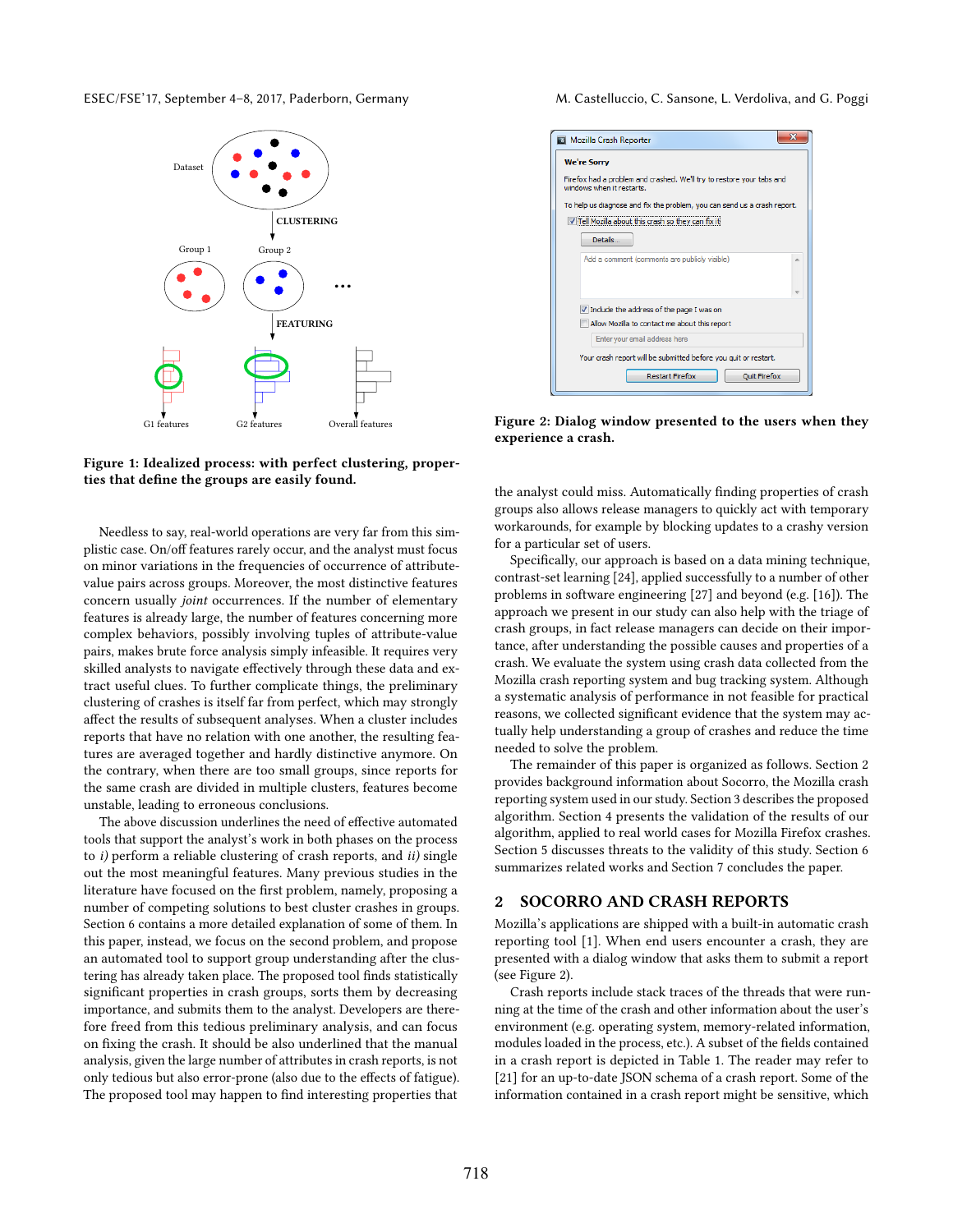Automatically Analyzing Groups of Crashes

<span id="page-2-1"></span>

| Table 1: A subset of the attributes present in a crash report. |  |  |  |  |  |  |  |  |
|----------------------------------------------------------------|--|--|--|--|--|--|--|--|
|----------------------------------------------------------------|--|--|--|--|--|--|--|--|

| Name                | Description                                                                                                                                                |  |
|---------------------|------------------------------------------------------------------------------------------------------------------------------------------------------------|--|
| Platform            | The name of the Operating System.                                                                                                                          |  |
| Platform Version    | The detailed version of the Operating System<br>(e.g. <i>uname -a</i> on Linux).                                                                           |  |
| Addons              | A list of the addons, with their version, in-<br>stalled in the Firefox profile.                                                                           |  |
| Modules             | A list of the modules (DLL files on Windows,<br>SO files on Linux, dylib files on Mac), with<br>their version, loaded in the application's pro-<br>cess.   |  |
| <b>User Comment</b> | A (usually brief) comment left by the user at<br>the time of crashing.                                                                                     |  |
| CPU Info            | Detailed information (vendor, family, model,<br>stepping, number of cores) about the CPU of<br>the user.                                                   |  |
| Adapter Vendor ID   | The vendor of the graphics card on the user's<br>machine. There are other related attributes<br>such as Adapter Device ID, Adapter Driver<br>Version, etc. |  |
| Safe Mode           | A boolean variable that indicates whether<br>Firefox was running in safe mode.                                                                             |  |
| User Agent Locale   | The language of the user.                                                                                                                                  |  |
|                     |                                                                                                                                                            |  |

is why the submission of crash reports is not silent, but requires the user to accept a prompt.

As can be seen from Figure [2,](#page-1-2) the user has a chance to enter a short comment at the time of crash. This allows users to specify details about their crash report. For example, what they were doing right before they experienced the crash. Crash reports are then sent to the Socorro server [\[23\]](#page-9-5), which:

- (1) assigns a unique ID to each report;
- (2) performs some post-processing on the reports;
- (3) groups the reports together using an extremely fast, but not very reliable, algorithm, described below.

See Figure [3](#page-2-2) for an overview of the Socorro architecture.

The reports are clustered based on the top method signature of the stack trace of the crashing thread (or another thread, if the crash is due to the application willingly terminating itself after a hang). Table [2](#page-2-3) shows an example of a stack trace, with the group name it was assigned by the Socorro algorithm.

There are several rules that allow to skip some methods if they are deemed to be useless for grouping purposes (e.g. a very generic function, a function from an external driver, etc.). Some of the rules are general purpose (e.g. C++ standard library functions), some are really specific to the Mozilla applications (e.g. XPCOM [\[22\]](#page-9-6) functions). This large set of rules has been built over time, manually, by developers.

This algorithm is sometimes ineffective, as two crashes that happen in the same function might be completely different from

#### for Finding Correlations ESEC/FSE'17, September 4–8, 2017, Paderborn, Germany

#### <span id="page-2-3"></span>Table 2: Example stack trace. The group name is in bold.

| n<br>ī<br>$\overline{2}$<br>3<br>4<br>5<br>6<br>7 | xul.dll<br>xul.dll<br>xul.dll<br>xul.dll | mozilla::storage::Service::getSingleton()<br>mozilla::storage::ServiceConstructor                                                                                                      |
|---------------------------------------------------|------------------------------------------|----------------------------------------------------------------------------------------------------------------------------------------------------------------------------------------|
|                                                   |                                          |                                                                                                                                                                                        |
|                                                   |                                          |                                                                                                                                                                                        |
|                                                   |                                          | nsComponentManagerImpl::CreateInstanceByContractID(char const*, nsISupports*, nsID const&, void**)                                                                                     |
|                                                   |                                          | nsComponentManagerImpl::GetServiceByContractID(char const*, nsID const&, void**)                                                                                                       |
|                                                   | xul.dll                                  | nsCOMPtr base::assign from gs contractid(nsGetServiceByContractID, nsID const&)                                                                                                        |
|                                                   | sul dll                                  | nsCOMPtr <mozistorageservice>::nsCOMPtr<mozistorageservice>(nsGetServiceByContractID)</mozistorageservice></mozistorageservice>                                                        |
|                                                   | xul.dll                                  | nsPermissionManager::OpenDatabase(nsIFile*)                                                                                                                                            |
|                                                   | xul dll                                  | nsPermissionManager::InitDB(bool)                                                                                                                                                      |
| 8                                                 | xul.dll                                  | nsPermissionManager::Init()                                                                                                                                                            |
| 9                                                 | sul dll                                  | nsPermissionManager::GetXPCOMSingleton()                                                                                                                                               |
| 10                                                | xul.dll<br>xul.dll                       | nslPermissionManagerConstructor                                                                                                                                                        |
| 11<br>12                                          | xul.dll                                  | nsComponentManagerImpl::CreateInstanceByContractID(char const*, nsISupports*, nsID const&, void**)<br>nsComponentManagerImpl::GetServiceByContractID(char const*, nsID const&, void**) |
| 13                                                | xul.dll                                  | nsCOMPtr base::assign from gs contractid(nsGetServiceByContractID, nsID const&)                                                                                                        |
| 14                                                | xul.dll                                  | nsCOMPtr <nsipermissionmanager>::nsCOMPtr<nsipermissionmanager>(nsGetServiceByContractID)</nsipermissionmanager></nsipermissionmanager>                                                |
| 15                                                | xul.dll                                  | mozilla::services::GetPermissionManager()                                                                                                                                              |
| 16                                                | xul.dll                                  | mozilla::dom::NotificationTelemetryService::RecordPermissions()                                                                                                                        |
| 17                                                | xul.dll                                  | NotificationTelemetryServiceConstructor                                                                                                                                                |
| 18                                                | xul.dll                                  | nsComponentManagerImpl::CreateInstanceByContractID(char const*, nsISupports*, nsID const&, void**)                                                                                     |
| 19                                                | xul.dll                                  | nsComponentManagerImpl::GetServiceByContractID(char const*, nsID const&, void**)                                                                                                       |
| 20                                                | xul.dll                                  | nsCOMPtr base::assign from gs contractid(nsGetServiceByContractID, nsID const&)                                                                                                        |
| 21                                                | xul.dll                                  | nsCOMPtr <nsisupports>::nsCOMPtr<nsisupports>(nsGetServiceByContractID)</nsisupports></nsisupports>                                                                                    |
| 22                                                | xul dll                                  | NS_CreateServicesFromCategory(char const*, nsISupports*, char const*, char16_t const*)                                                                                                 |
| 23                                                | xul.dll                                  | nsXREDirProvider::DoStartup()                                                                                                                                                          |
| 24                                                | xul.dll                                  | XREMain::XRE mainRun()                                                                                                                                                                 |
| 25                                                | xul.dll                                  | XREMain::XRE_main(int, char** const, nsXREAppData const*)                                                                                                                              |
| 26<br>27                                          | xul.dll<br>firefox.exe                   | XRE main<br>do main                                                                                                                                                                    |
| 28                                                | firefox.exe                              | wmain                                                                                                                                                                                  |
| 29                                                | firefox.exe                              | scrt common main seh                                                                                                                                                                   |
| 30                                                | kernel32.dll                             | BaseThreadInitThunk                                                                                                                                                                    |
| 31                                                | ntdll.dll                                | RtIUserThreadStart                                                                                                                                                                     |
| 32                                                | ntdll.dll                                | RtlUserThreadStart                                                                                                                                                                     |
|                                                   | info                                     | <b>Breakpad Client</b><br><b>Build System</b><br><b>Application Code</b><br><b>Breakpad symbol</b><br>strip debug<br>dumper<br>Debugging Information                                   |
|                                                   |                                          | distribute program to users<br>copy symbol file                                                                                                                                        |

<span id="page-2-2"></span>

Figure 3: Overview of the crash reporting system

each other. This is particularly noticeable with crashes related to the JavaScript JIT compiler. However, processing speed is deemed more important than accuracy in this context and new clustering methods should be also very fast to qualify as a viable alternative.

## <span id="page-2-0"></span>3 AUTOMATIC ANALYSIS OF CRASH GROUPS

The analysis method adopted here is a slightly modified version of the contrast set mining algorithm STUCCO (Searching and Testing for Understandable Consistent COntrasts) proposed originally by Bay and Pazzani [\[3,](#page-8-3) [4\]](#page-8-4). To illustrate the method we will refer to a toy example, with the dataset partitioned in two clusters, or groups, with cardinalities  $|G_1| = 700$  and  $|G_2| = 300$ , and reports including only  $n = 2$  attributes, platform  $(p)$ , and graphics card  $(q)$ , which can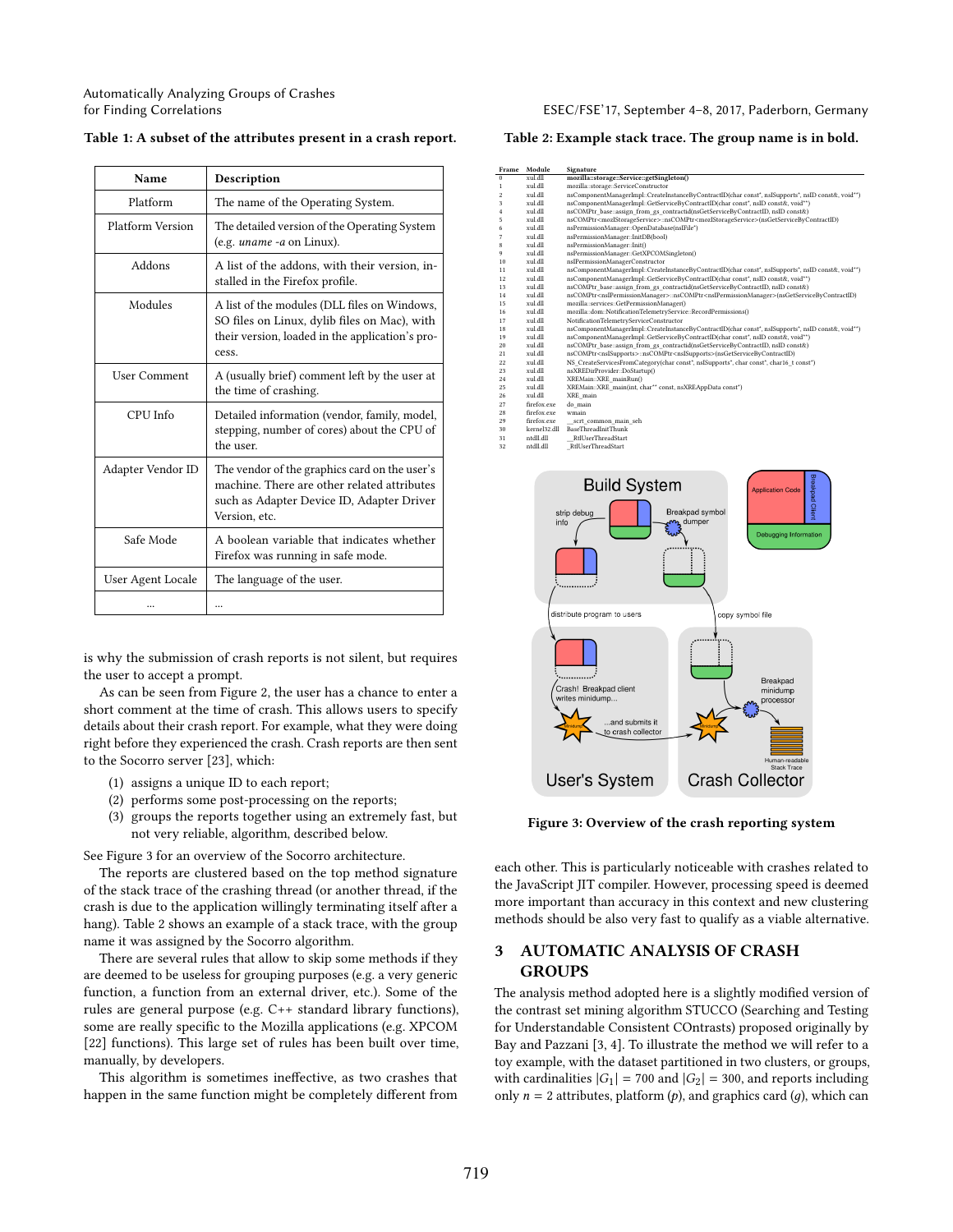<span id="page-3-0"></span>

Figure 4: Root and all possible specializations

take three and two values respectively,  $p \in \{W, L, M\}$  (for Windows, Linux, and Mac) and  $q \in \{N, A\}$  (for NVIDIA, and AMD).

### 3.1 The Contrast Set Mining Problem

In the contrast set mining framework, the dataset is a set of  $n$ dimensional vectors, whose components are discrete values. The vectors are partitioned beforehand in mutually exclusive groups,  $G_1, G_2, \ldots$ , according to external criteria.

A contrast-set is defined as a set of attribute-value pairs. For example,  $cset1 = \{p = W\}$  is a contrast set concerning a single attribute-value pair, while  $cset2 = \{p = W, g = N\}$  concerns a couple of attribute-value pairs, and is actually a specialization of the former. The support of a contrast-set in a group,  $S(cset, G)$ , is the percentage of vectors in the group for which the contrast-set is true. Contrast-set supports are the features used to characterize groups. So, for example, having  $S(cset1, G_1) = 0.7$  and  $S(cset1, G_2) = 0.3$ , means that, in Group 1, 70% of crashes occurred on a Windows platform, while in Group 2 the percentage was 30%. Such a large difference seems to indicate that the platform is not irrelevant for these crashes. Accordingly, the goal of contrast-set mining is to find contrast-sets, also called deviations, whose support differs meaningfully across groups.

More formally, for a contrast set to be declared a deviation, it must be both large and significant. The first condition is expressed as

$$
\max_{ij} |S(cset, G_i) - S(cset, G_j)| \ge \delta
$$
 (1)

where  $\delta$  is a constant (minimum support difference) defined by the user Significance instead is declared based on the outcome of a user. Significance, instead, is declared based on the outcome of a statistical test of hypotheses,

<span id="page-3-2"></span>
$$
\begin{cases}\nH_0: P(cset = true | G_i) = P(cset = true | G_j) \\
H_1: P(cset = true | G_i) \neq P(cset = true | G_j)\n\end{cases}
$$
\n(2)

carried out for all couples of groups,  $G_i, G_j$ , with a user-defined false alarm level  $\alpha$ false alarm level,  $\alpha$ .

## 3.2 STUCCO

In STUCCO, contrast-set mining is cast as a tree search problem. The root node is an empty contrast-set. Then, for each step of the algorithm, existing nodes are specialized by appending new attribute-value pairs to existing ones. A canonical ordering of the attributes is used to avoid visiting the same node twice. With reference to our toy example, Figure [4](#page-3-0) shows the search tree after two levels of specialization. Note that the nodes  $q = N$  and  $q = A$  have no children, as  $q$  comes after  $p$  in our ordered attribute list.

STUCCO performs a breadth-first level-wise search in the tree. We provide, here, a very high-level description of the algorithm, going into more details in the following subsection. For each node at a given level, the number of occurrences for each group in the dataset is counted. Based on such data, some heuristics are applied

| <b>Algorithm 1: STUCCO</b> algorithm                                                   |  |  |  |
|----------------------------------------------------------------------------------------|--|--|--|
| Set of candidates $C \leftarrow \{\}$ ;                                                |  |  |  |
| Set of deviations $D \leftarrow \{\};$                                                 |  |  |  |
| Set of pruned candidates $P \leftarrow \{\};$                                          |  |  |  |
| Let $prune(c)$ return $True$ if c should be pruned;                                    |  |  |  |
| while $C$ is not empty do                                                              |  |  |  |
| scan data and count support $\forall c \in C$ ;                                        |  |  |  |
| foreach $c \in C$ do                                                                   |  |  |  |
| <b>if</b> significant(c) $\land$ large(c) <b>then</b><br>$\vert D \leftarrow D \cup c$ |  |  |  |
| end                                                                                    |  |  |  |
| <b>if</b> $prune(c) = True$ then<br>$P \leftarrow P \cup c$                            |  |  |  |
| else                                                                                   |  |  |  |
| $\vert$ $C_{new} \leftarrow C_{new} \cup GenChildren(c, P)$                            |  |  |  |
| end                                                                                    |  |  |  |
| end                                                                                    |  |  |  |
| $C \leftarrow C_{new}$                                                                 |  |  |  |
| end                                                                                    |  |  |  |
| $D_{surprising} \leftarrow FindSurprising(D)$                                          |  |  |  |

<span id="page-3-1"></span>to decide on whether the node should be pruned, become a terminal node, or generate new children. The tree grows until no more child node can be generated, or a suitable stopping condition (applied to limit processing time) is met. After the whole tree is grown, each surviving node corresponds to a valid candidate contrastset. Contrast-sets that are found to be both large and significant (deviations), and also surprising, are eventually kept, and submitted to the analyst as an ordered list, from largest to smallest. Algorithm [1](#page-3-1) provides a pseudo-code description of the process. Figure [5,](#page-4-0) instead, shows the first few steps of the algorithm applied to our toy example. In particular:

- (1) all possible attribute-value pairs ("candidates") are generated for each attribute in a crash report (figure [5a\)](#page-4-1);
- (2) the number of occurrences for each candidate in each group is counted (figure [5b\)](#page-4-2);
- (3) some nodes are pruned based on suitable heuristics (figure [5c\)](#page-4-3);
- (4) new candidates are generated by merging previous ones which survived pruning, for example  $\{p = W\}$  and  $\{q =$ N} give rise to  $\{p = W, g = N\}$  (figure [5d\)](#page-4-4).

Steps 2-4 are repeated until there are no more candidates or a suitable stopping condition is met, for example, the maximum number of iterations. Eventually, all nodes/contrast-sets are tested, and only those that are large, significant, and surprising are submitted to the analyst.

The following subsections provide the necessary details for a full comprehension of the algorithm, describing the tests on largeness, significance, and surprise, as well as the heuristic rules for tree pruning.

3.2.1 Selecting Large Contrast-Sets. This is a straightforward test: For a contrast-set to be large, its support must be larger than the threshold,  $\delta$ , defined by the user.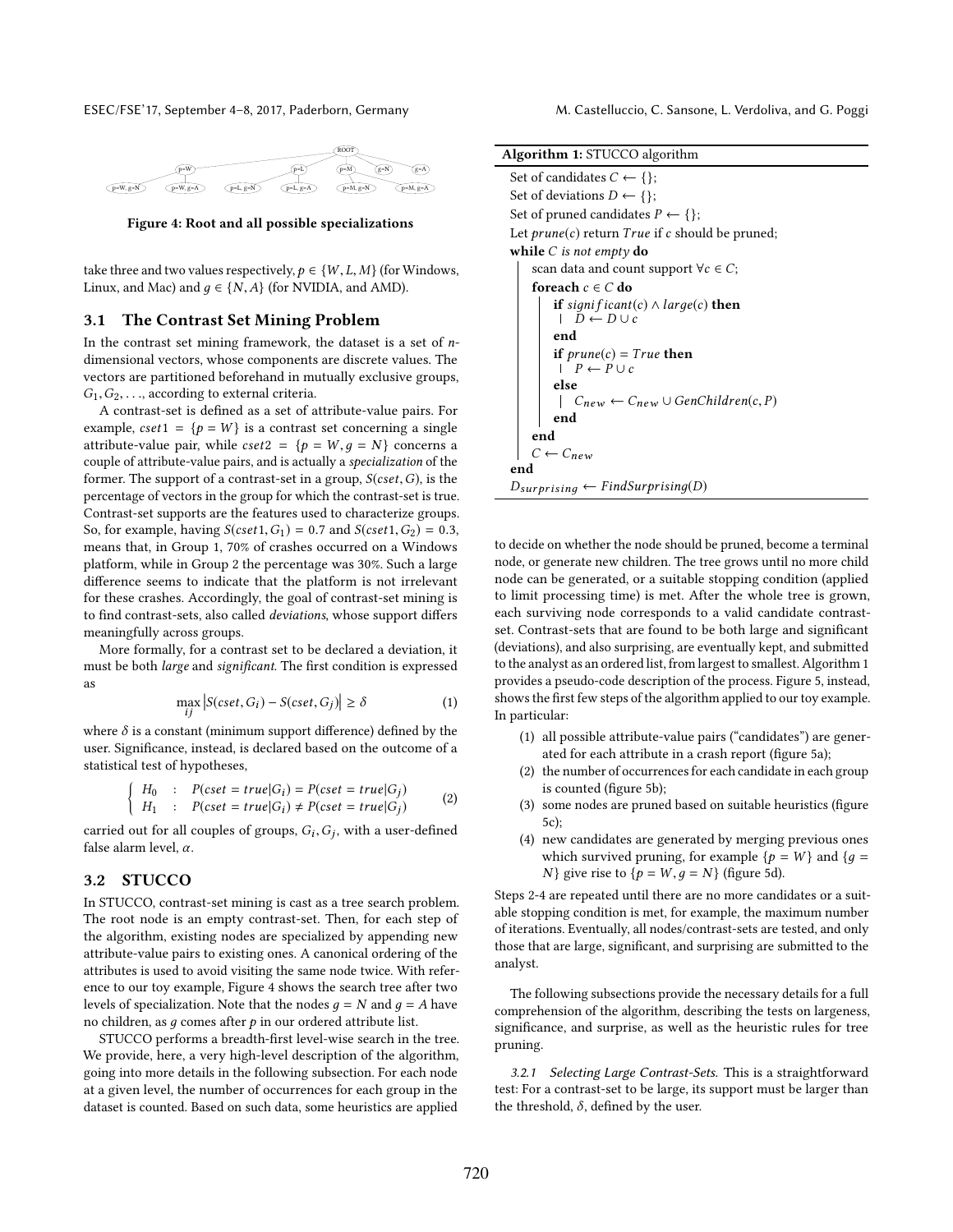Automatically Analyzing Groups of Crashes

<span id="page-4-1"></span><span id="page-4-0"></span>

(a) Generation of all possible attribute-value pairs

<span id="page-4-2"></span>

(b) Count of the occurrences for all candidates

<span id="page-4-3"></span>

(c) Pruning of candidates using a set of heuristics

<span id="page-4-4"></span>

(d) Generation of a new level of candidates

Figure 5: Sample run of the algorithm in the context of crash reports

3.2.2 Selecting Significant Contrast-Sets. To evaluate whether a contrast-set is significant, we rely on the test of hypotheses of Eq[.2.](#page-3-2) The null hypothesis is that the support of the contrast-set is equal across all groups or, differently said, it is independent of group membership. To this end, we build a contingency table like that shown in Table [3](#page-4-5) reporting the occurrences of a contrast set across groups and the corresponding supports, our features of interest, that is, the frequencies of occurrence in the group.

for Finding Correlations ESEC/FSE'17, September 4–8, 2017, Paderborn, Germany

Table 3: Example contingency table

<span id="page-4-5"></span>

|         | $p = W$   | $p \neq W$  | group size |
|---------|-----------|-------------|------------|
| Group 1 | 600 (85%) | 100(15%)    | 700        |
| Group 2 | 295 (98%) | 5(2%)       | 300        |
| Overall | 895 (90%) | $105(10\%)$ | 1000       |

In our example we analyze cset1, namely, platform=Windows. If group and the platform were independent variables, the proportion of crash reports with the Windows platform should be about the same across all groups. This is not the case in our example. However, the supports may differ just because of random fluctuations, and the difference may not be statistically significant. Hence, we need to determine whether such differences are the effect of a true dependency between the variables or if it can be attributed to randomness, which is why we need a statistical test. The standard test for independence of variables in contingency tables is the chi-square test:

$$
\chi^{2} = \sum_{i=1}^{r} \sum_{j=1}^{c} \frac{(o_{ij} - e_{ij})^{2}}{e_{ij}}
$$
(3)

where  $o_{ij}$  is the observed frequency in cell *ij* and  $e_{ij}$  is the frequency<br>expected under the hypothesis of independence between row and expected under the hypothesis of independence between row and column variables. We then compare the resulting value against the  $\chi^2$  distribution under the null hypothesis, selecting level of eigenficance  $\alpha$ , which represents the probability of rejecting the significance  $\alpha$ , which represents the probability of rejecting the null hypothesis when it holds (false alarm).

For a single test, a level  $\alpha = 0.05$ , implying a false alarm probability of 5%, could be considered acceptable for our application. However, since a large number of contrast sets are typically tested for significance, the overall number of false alarms may be disturbingly large. For example, if we ran 100 tests at  $\alpha = 0.05$ , and the null hypothesis were always true, we would detect on the average 5 significant differences that are not actually there. To keep the false alarm rate within acceptable limits, STUCCO reduces  $\alpha$  according to the Bonferroni correction: given  $H_1, H_2, \ldots, H_k$  hypotheses, and their corresponding *p*-values  $p_1, p_2, \ldots, p_k$ , the hypothesis  $H_i$  is<br>rejected if  $p_i < \alpha/k$ . The Bonferroni correction controls the famirejected if  $p_i < \alpha/k$ . The Bonferroni correction controls the familywise error rate (FWER), which is the probability of incorrectly rejecting at least one true hypothesis  $H_i$ , at  $\lt = \alpha$ .

$$
\begin{aligned}\n\text{FWER} &= P\left\{\bigcup_{i=1}^{k_{true}} \left(p_i \le \frac{\alpha}{k}\right)\right\} \\
&\le \sum_{i=1}^{k_{true}} \left\{P\left(p_i \le \frac{\alpha}{k}\right)\right\} \le k_{true} \frac{\alpha}{k} \le \alpha\n\end{aligned} \tag{4}
$$

This holds no matter how many of the null hypotheses are true and even with dependent tests [\[26\]](#page-9-7).

There are two problems in the application of the Bonferroni correction in the context of STUCCO: first of all, if we report results in a level-wise fashion (shorter first, then longer), we cannot know how many tests we will perform in total, which makes it impossible to know the exact value of k. Moreover, as  $\alpha$  gets smaller, the statistical power of the tests decreases, increasing the probability of producing false negatives. This cannot be avoided, since we want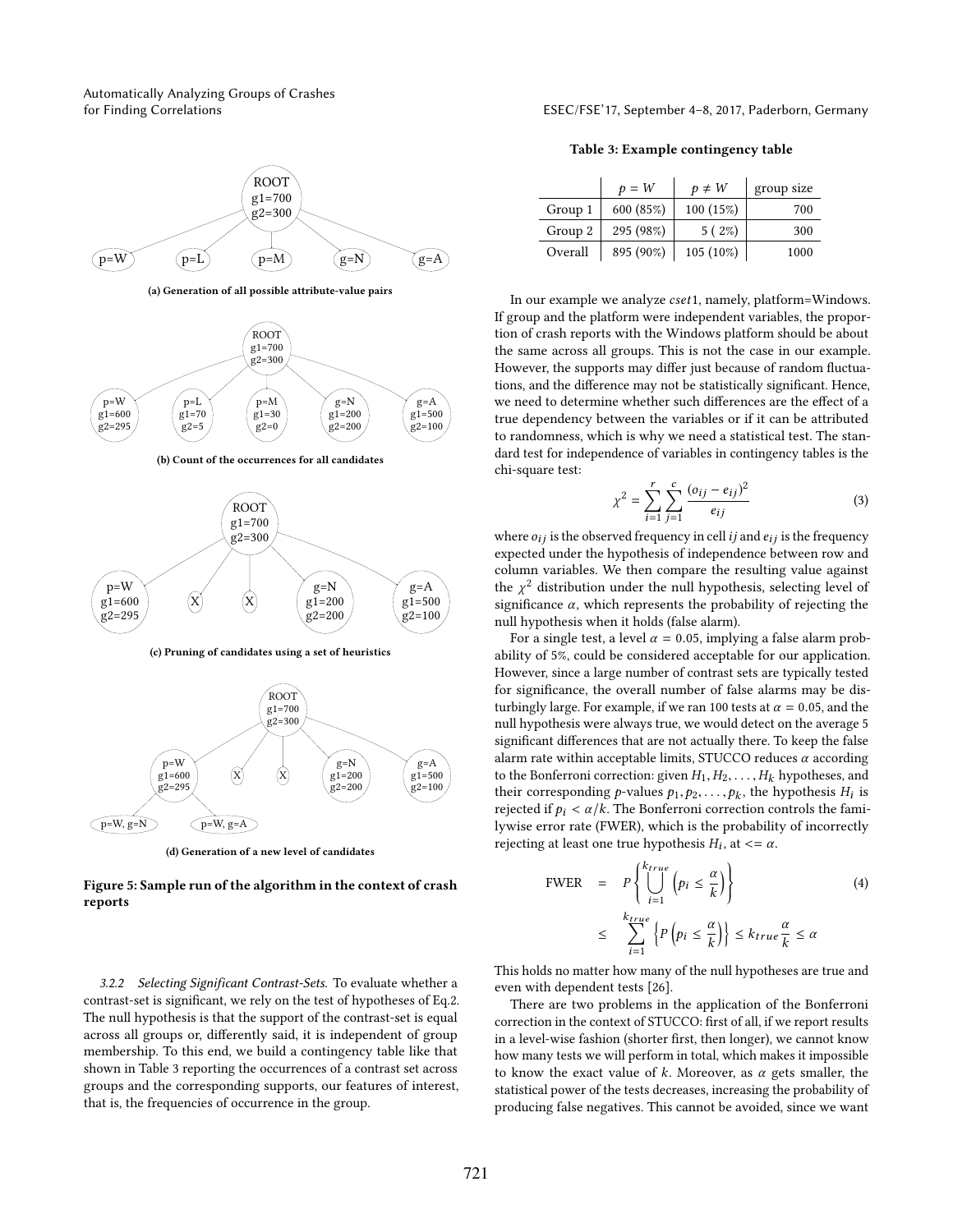to reduce the probability of false positives. However, we can use different values of  $\alpha$  for tests concerning different levels of the tree, ensuring a high power for tests at higher levels (which are more general and easier to understand) and accepting a lower power for tests more down the tree. Since the Bonferroni method holds as long as  $\sum_i \alpha_i \leq \alpha$ , STUCCO adopts level-dependent values

$$
\alpha_l = \min\left(\frac{\alpha}{2^l}/|C_l|, \alpha_{l-1}\right) \tag{5}
$$

where  $\alpha_l$  is the cutoff for level l, and  $|C_l|$  is the number of candidates at level l. This way we assign  $\frac{1}{2}$  of the total  $\alpha$  risk to tests at level at level *l*. This way we assign  $\frac{1}{2}$  of the total *α* risk to tests at level<br>1, <sup>1</sup> to tests at level 2, at a The min wels answers that as we were 1,  $\frac{1}{4}$  to tests at level 2, etc. The min rule ensures that, as we move to deeper levels, the  $\alpha$  cutoff can only decrease, making the tests more likely not to reject the null hypothesis.

3.2.3 Selecting Surprising Contrast-Sets. As already said, contrastsets are shown in a level-wise fashion given higher priority to higher levels (e.g. level 1, with a single attribute-value pair) as they are easier to interpret. Further specializations are then included only if they are "surprising", namely, when the observed frequencies depart significantly from the expected frequencies. For example, if for all  $G_i$ 's,  $S(p = W, g = N | G_i) \approx S(p = W | G_i) \times (g = N | G_i)$ ,<br>that is the support of the specialization can be derived based on that is the support of the specialization can be derived based on an independence conjecture, than the specialization itself does not add information (is not surprising) and thus can be discarded even when it is a deviation according to the definition.

3.2.4 Pruning the Search Space. When building the contrast-set tree, a number of heuristics can be applied to limit its size and hence reduce the computational burden.

Minimum deviation size. When a contrast-set has support less than  $\delta$  for every node, it can be pruned. In fact, if the support is smaller than  $\delta$  for any given group, the difference between any two supports cannot be larger than  $\delta$ .

Expected cell frequencies. The validity of a test depends on the size of the available sample, becoming scarcely reliable when only a small number of items are available. A typical lower bound for the  $\chi^2$  test is 5 [\[11\]](#page-8-5). Therefore, when we reach a contrast-set with a number of occurrences smaller than 5, we can safely prune it, since number of occurrences smaller than 5, we can safely prune it, since any further specialization can only further reduce the number of occurrences.

where bound on the  $\chi^2$  statistic. This can be used to prune nodes,<br>when we know that the corresponding statistic will not exceed the  $\chi^2$  bounds. Bay and Pazzani showed that it is possible to define an when we know that the corresponding statistic will not exceed the α cutoff.

Identical support. Specializations with the same support as the parent might be not interesting and can be discarded. They target the same set of dataset entries as the parent and often represent findings that are common knowledge (e.g. the support of {platform\_detail = Debian Wheezy} will obviously be the same as the support of {platform = Linux, platform\_detail = Debian Wheezy}: the addition of {platform = Linux} provides no information).

Fixed relations. Often a group has larger support for a given contrast-set than any other group and specializing the contrast-set with additional attribute-value pairs does not change the situation. In those cases, the node can be pruned.

<span id="page-5-1"></span>

Figure 6: Detail of the dependency graph

## 3.3 Domain-Specific Variations

The implementation of the algorithm must take into account the large number of items to deal with in our real-world application. At the time of writing, around 500000 crash reports per week are gen-erated for a single Firefox version<sup>[1](#page-5-0)</sup>. Moreover, each report contains a large number of attributes (more than 200) spanning different possible values. This means that the number of possible candidates explodes very rapidly as soon as contrast-sets are specialized beyond level 1. Testing candidates for each couple of groups is clearly infeasible. Therefore, in our implementation, we test each group against the rest of the dataset, that is, we look for features that present anomalies w.r.t. the average behavior over the whole dataset. In addition, for performance reasons, we have implemented the tool using Apache Spark [\[28\]](#page-9-8).

Another specific feature of our application is the existence of strong dependencies among groups of attributes. For example, the presence of a given DLL might be directly linked to a particular version of Windows; the CPU microcode version is directly linked to the CPU vendor; etc. We modified STUCCO to take into account such information by means of a graph of dependencies (see Figure [6](#page-5-1) for a detail of the dependency graph). When a dependency is found, the percentage of occurrence is recalculated restricting the group to the reports where the dependency holds true. For example, in a group we studied, the module "bcryptPrimitives.dll" was present in 83.9% of crash reports vs. 33.91% overall, qualifying for a likely deviation. However, if we take into account the operating system (Windows 10), the percentages change to 100% vs 98.44%, and hence this rule could be ignored.

One of the fields of the crash reports is a small text area where the user who experiences the crash can write a short comment. Most users do not provide useful information but express only their frustration, which makes the comments field widely different from usual bug reports. Nonetheless, in our manual inspections, we have found comments to be sometimes useful, even if just as hints.

With the aim to extract some useful information from the comments field, we employed a well known information retrieval technique, term frequency and inverse document frequency (TF-IDF), which highlights the words most frequently used in the comments for a given crash group vs. other groups. This allows developers to quickly glance if there is something wrong with a particular setting. For example, in one particular instance, many users were mentioning "playing", and the crash turned out to be due to a resource exhaustion due to videogames running in the background.

<span id="page-5-0"></span><sup>1</sup>[https://crash-stats.mozilla.com/search/?product=Firefox&version=51.0.1&date=>%](https://crash-stats.mozilla.com/search/?product=Firefox&version=51.0.1&date=>%3D2017-02-14&date=<2017-02-21#crash-reports) [3D2017-02-14&date=<2017-02-21#crash-reports](https://crash-stats.mozilla.com/search/?product=Firefox&version=51.0.1&date=>%3D2017-02-14&date=<2017-02-21#crash-reports)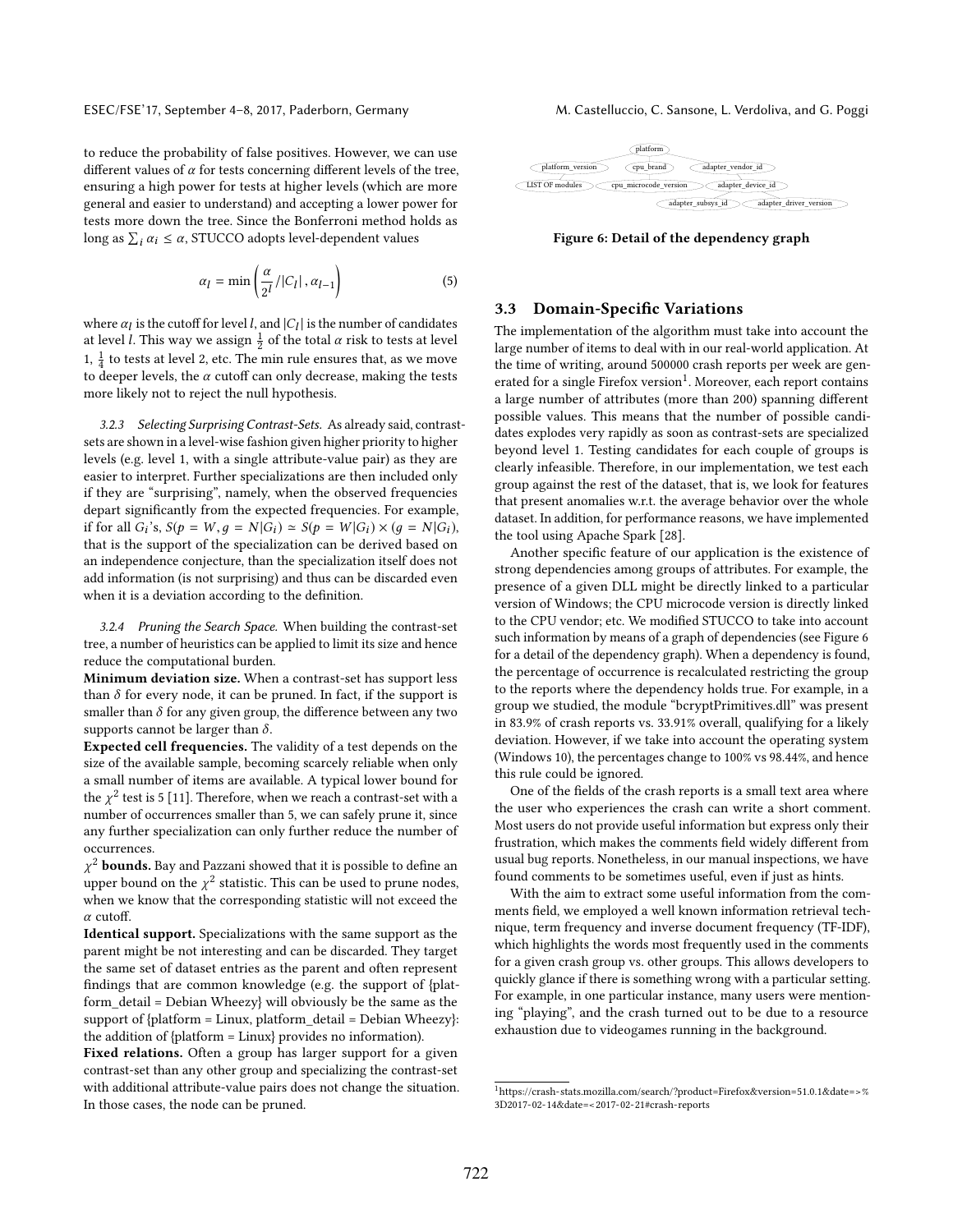<span id="page-6-1"></span>

| <b>Type</b>                                                                                                               | Number of bugs |
|---------------------------------------------------------------------------------------------------------------------------|----------------|
| Very useful – results that directly<br>helped fixing the bug.                                                             | 19             |
| Compatible - results that were compat-<br>ible with the resolution of the bug, but<br>were not useful for fixing the bug. | 19             |
| Misleading – results not compatible<br>with the resolution of the bug.                                                    |                |

## <span id="page-6-0"></span>4 VALIDATION OF RESULTS

In order to validate the results, we have selected a set of bug reports where we knew developers used our tool and we have verified whether the tool

- helped in the resolution of the bug,
- gave compatible clues but did not help solving the bug,
- gave some misleading clues.

The tool has been integrated in Socorro, but we do not know when the developers use it for their investigations. Some developers, when using the tool, copied the results of the tool in the bug report they are working on. This allows us to select a set of real world cases that we can analyze, given that developers have fixed them already, so we can evaluate if the results of the tool have been useful for fixing the bug.

We considered about 800 crash bug reports (approximately 400 closed) generated from September 2016, when our tool has been put in production, to February 2017, mostly from Mozilla developers. For 90 of these reports (41 closed) we have definitive evidence that our tool was used. We have manually analyzed this set of bug reports and the code changes that are attached to them, finding 19 cases where the tool has been really useful; 19 cases where the tool generated compatible results, but did not help solving the bug; 3 cases where the tool has produced misleading results. These results are summarized in Table [4.](#page-6-1)

In some of the cases where the tool has been useful, we believe the bug would not have been solved if not with very large investigative effort. Out of the three cases where the tool has been misleading, we believe that, by improving the initial clustering algorithm, two misleading results would have been avoided. These are analyzed in more detail in section [4.1.4](#page-6-2) and [4.1.5.](#page-6-3) As already said in the Introduction, the quality of clustering can strongly affect the results of the algorithm, polluting group statistics with unrelated reports, or generating groups too small to provide meaningful statistics at all.

When the clustering algorithm fails by generating groups that are too large (clustering together crashes that have no relation with each other), it is harder for the correlation tool to find interesting properties. Indeed, as many crashes which are actually really different from each other get clustered together, it gets more difficult to analyze them (both manually and automatically).

When the clustering algorithm fails by generating groups that are too small (allocating reports for the same crash to different

groups), the correlation tool, and manual analysis, is more prone to find spurious correlations.

The clusters' dimensions can vary wildly between thousands of reports (the most crowded cluster contains around 20000 crashes) and a very small number of reports (even a single one). We only apply the tool to the largest 200 clusters, as they are the most important ones (after the 200th cluster, we only have clusters with less than 100 reports). These top clusters account for around 55% of all reports, but there is a very long tail of clusters with very few reports.

#### 4.1 Deployment on Socorro

We tested the tool on crash groups which we already analyzed in the past, to assess its validity, and we put it in production for new crash groups. In this section, we summarize a few interesting results that we obtained during our analysis.

4.1.1 AMD CPU Bug. A group of crashes was found to be correlated with a particular family of AMD CPUs. We later found that the particular family of AMD CPUs that was involved in the crash group was affected by a hardware bug, and developers were able to find a workaround for it.

4.1.2 Antivirus-Related Crash. A group of crashes was found to be correlated with a version of an addon of an antivirus suite. In cases like this, the tool allows us to act quickly and simply block the addons (or modules) that cause problems, while we talk with the vendors to solve the problem in the long term.

4.1.3 Crash Without AdBlock. Interestingly, the tool also generates results that are quite open to intepretation. For example, there was a crash group that was more common to users without ad-blocking addons. It was a crash happening often with a very famous Flash game. We believe the crash was caused by some ad network serving particular advertisement that would cause the browser to crash. The crash disappeared quickly on its own, which supports that hypothesis.

<span id="page-6-2"></span>4.1.4 Misleading Result Caused by Clustering Failure (Too Few Clusters). Crashes related to the JIT compiler for JavaScript are a clear example of how crash clustering can affect the results of the tool. The clustering algorithm employed by Socorro does not work well for those kind of crashes, often lumping unrelated crashes together. The correlation tool is only able to tell that the group of crashes is related to the JIT, but cannot say much more.

<span id="page-6-3"></span>4.1.5 Misleading Result Caused by Clustering Failure (Too Many Clusters). There was a crash, which was later diagnosed to be due to concurrency issues, which was happening in different functions according to CPU brand or graphics card. This caused the clustering algorithm used by Socorro to generate a new cluster for each CPU brand / graphics card, making each cluster obviously correlated to those. Clearly, the correlations were spurious.

4.1.6 Analyzing Crash Reports Before/After a Change. The algorithm is really useful when analyzing a crash group generated by Socorro, but can be used for generic groups as well. For example, to analyze the differences in the properties of crash reports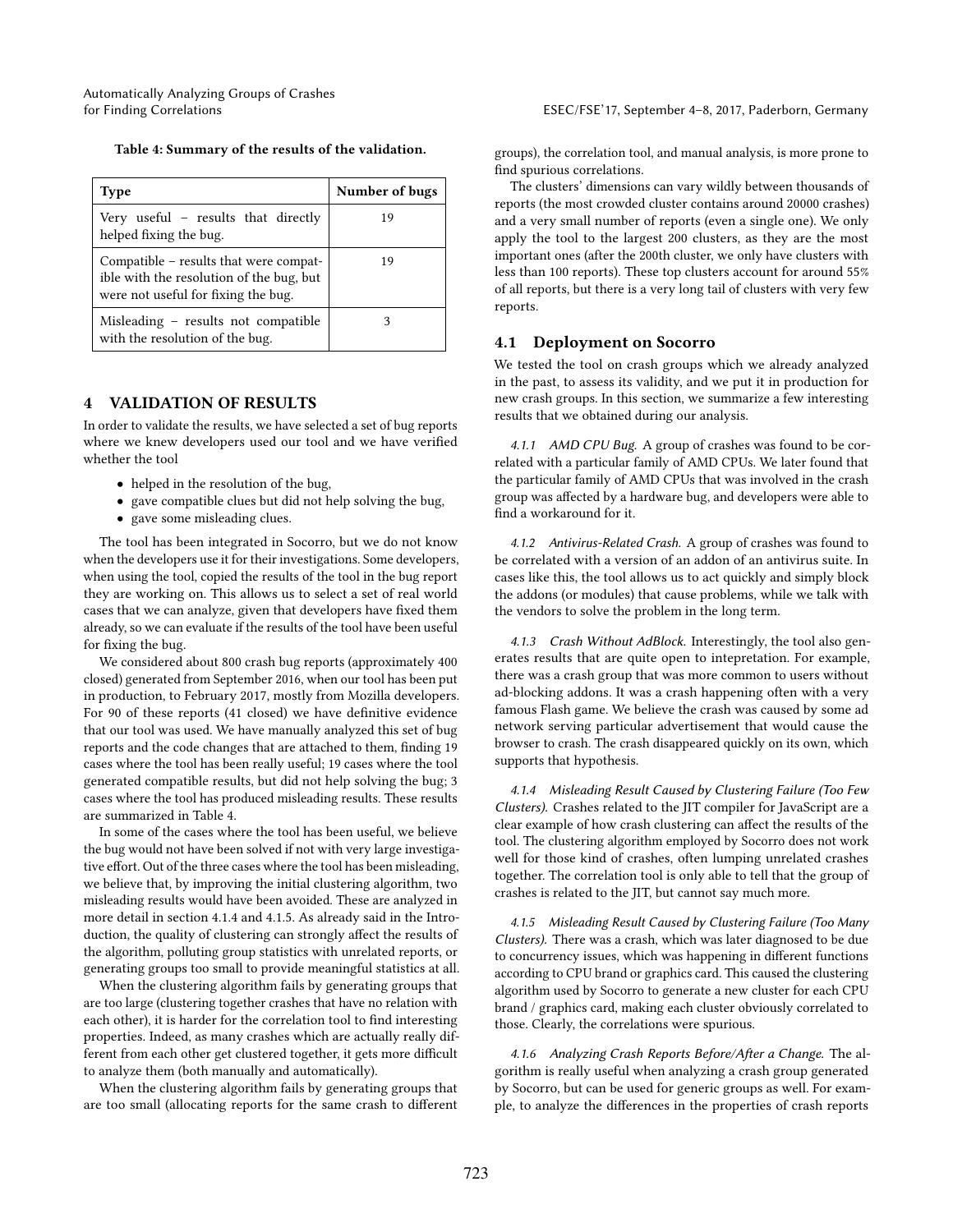before/after a change, e.g. to assess the effectiveness of the change and as another means to ensure that it did not cause regressions.

We employed the tool to analyze the differences between the crashes before/after a change that relaxed the blocklist for graphics acceleration on NVIDIA graphics cards. We found that the change improved the stability with a particular version of the NVIDIA drivers (one where hardware acceleration was previously blocked and unblocked by the change), probably because hardware acceleration is a more common and thoroughly tested code path.

## 4.2 Feedback from Developers

Developers and people triaging crash bugs generally expressed favourable opinions about the tool. We collected suggestions from them since the deployment to Socorro. Most of the suggestions were requests of addition of new possible fields to the analysis (sometimes meta-information dynamically generated from already existing fields). Some of the suggestions were instead related to the way results are shown, which is actually a pretty important aspect. Indeed, we empiricaly noticed that, if the information presented to the user is too crowded (e.g. too many useless attributes, too much information), the user is more likely to complain or overlook something. In the remainder of this section, we present some of the more specific suggestions that we received from developers.

4.2.1 Employing the Correlation Results Themselves to Improve Clustering. The correlation analysis itself might be useful to improve the clustering algorithm. For example, two groups which present similar correlations might be clustered together. Groups which do not have any interesting correlation, might be candidates to be split.

We observed that this operation was done manually by developers in the results validation. Concerning two bugs where the correlations were very similar, the developers noticed that the two groups were actually a single one (and closed a bug as a duplicate of the other).

4.2.2 Extract Information from Unstructured Crash Report Fields. The algorithm we presented only works with discrete fields, but crash reports often contain unstructured information too. The user comment is a clear example. The TF-IDF solution works for simple cases and it could be greatly improved. For example, if several users mention the same thing in different ways, TF-IDF will not notice it. Using a more powerful text mining algorithm might improve the results, although it is still not clear to us how much information is actually contained in the users' comments. We noticed some cases where it turned out to be useful, but devolving time and resources for this might not be too valuable.

4.2.3 Driving Automated Tests Configuration. At Mozilla, we developed a tool which automatically tries to reproduce crashes with different settings and under different configurations, called BugHunter [\[20\]](#page-9-9). The correlation results could help in driving the tool to directly test under a configuration that is more likely to reproduce the crash, both saving running time (e.g. if a crash is only happening with a specific graphics card vendor and a specific driver, there is no point in trying to reproduce it with a graphics card from a different vendor) and making reproducibility easier.

4.2.4 Predicting Volume of a Crash in a Release Channel from Pre-release Channels. By linking the data generated by the correlation tool with data about the user population distribution, we can estimate how a crash that is affecting a pre-release version will affect the release version. The reader can refer to the work by Khomh et al. [\[14\]](#page-8-6) for an explanation of the Firefox pipelined release model. This has been attempted in the past using machine learning techniques: in Kim et al. [\[10\]](#page-8-7) it was used to predict which crash stack is more probable to become a "top crash" and should be fixed first. For example, Firefox Beta users are predominantly from the United States. The percentage of those users is fairly lower in Firefox Release. This means that crashes that are easily reproducible on a website that is not in the English language, are very likely to go unnoticed during the Beta cycle and explode when Firefox is released. If we had a way to re-rank the crashes considering the attributes to whom they are correlated and the incidence of those attributes in different channels, then those crashes would less likely go unnoticed.

## <span id="page-7-1"></span>5 THREATS TO VALIDITY

Internal validity threats concern factors that may affect a dependent variable and were not considered in the study. We evaluated our tool on 41 closed bugs, which might not be a representative dataset. We have chosen to evaluate the results on the fixed bugs as we needed to check if the fix was compatible with the findings of the tool. External validity threats are concerned with the generalizability of our results. In this paper, we only evaluated the results of the tool applied to Mozilla Firefox crashes, because its crash data, bug reports and source code are publicly available.

## <span id="page-7-0"></span>6 RELATED WORK

Bird et al. [\[5\]](#page-8-8) studied the effect of extrinsic factors on software reliability. In our experience we found evidence that corroborates their findings: there are several crashes that are due to external software badly interacting with Firefox. In our case though we often noticed security applications being the root cause of the crashes.

## 6.1 Automatic Crash Reporting Systems

Several past studies have shown how a crash reporting system, such as Socorro, can be very valuable for discovering and fixing crashes. For example, Glerum et al. [\[12\]](#page-8-1) presented their experience with WER (Windows Error Reporting). Ahmed et al. [\[1\]](#page-8-0) studied the Mozilla crash reporting system. One of the problems presented in [\[1\]](#page-8-0) is the overwhelming amount of data that is made available through a crash reporting system. Our work tries to solve this problem by using data mining techniques to handle the complexity of the data and provide a way to automatically understand it.

## 6.2 Crash Clustering

The crash clustering problem has been studied extensively in the literature and is closely related to the technique presented in our paper. Indeed, a good clustering technique is needed in order to avoid false positives or false negatives. Lohman et al. [\[18\]](#page-9-10) and Modani et al. [\[19\]](#page-9-11) adapted stop-word removal to call stacks, removing recursive calls, and using similarity measures like edit distance, longest common subsequence, and prefix matching. Bartz et al. [\[2\]](#page-8-9) used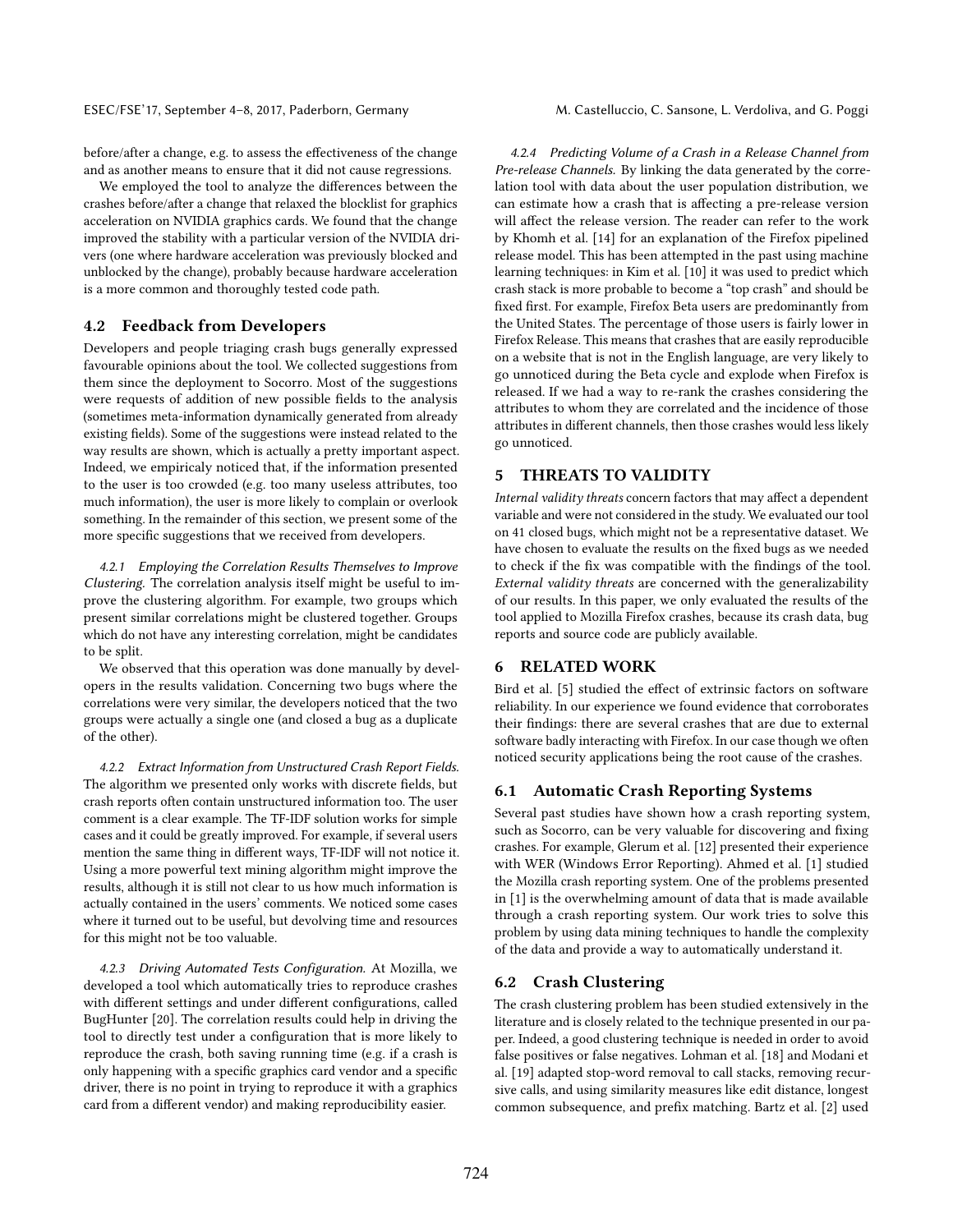Automatically Analyzing Groups of Crashes

edit distance, proposing seven types of edits assigned with different weights. Dhaliwal et al. [\[9\]](#page-8-10) proposed a two-level grouping of crash reports, using Levenshtein distance [\[25\]](#page-9-12) to evaluate the similarity between stack traces. Dang et al. [\[8\]](#page-8-11) presented ReBucket, an algorithm for clustering crashes based on a custom method (called PDM, Position Dependent Model) that uses the position of a function in the stack trace and the offset between matched functions for calculating the similarity between stack traces. Lerch et al. [\[17\]](#page-9-13) proposed using a well known information retrieval technique, term frequency and inverse document frequency, to rate stack traces. Campbell et al. [\[6\]](#page-8-12) presented an overview of several clustering algorithms, including the one presented by Lerch et al., evaluating their results in the same setting (Ubuntu Apport crashes). They found traditional information retrieval techniques to outperform techniques specifically designed for crash clustering. The proposed algorithm is strongly related to crash clustering, as it operates on clusters of crashes. Thus, its performance is directly affected by the quality of the clustering algorithm employed.

## 6.3 Visualization of Crash Reports

Another related area of research is the visualization of crash reports to aid in the understanding by developers. For example, Kim et al. [\[15\]](#page-8-13) proposed an approach based on an aggregated graph view of multiple crashes. They also presented a way to use the crash graphs for clustering. Chan et al. [\[7\]](#page-8-14) presented three types of graphs to analyze field testing results under three different perspectives. The above approaches could be combined with our proposed approach to improve understanding of group of crash reports.

## 6.4 Triaging of Crash Reports

Kim et al. [\[10\]](#page-8-7) presented a machine learning technique to predict which crash stacks are more probable to become "top crashers" and should be fixed first. Khomh et al. [\[13\]](#page-8-15) proposed an entropy evaluation approach, taking into account volume of crash groups and distribution among users, to rank the crash clusters by importance. The above approaches focused on prioritizing the groups of crash reports for bug fixing. Our approach instead identifies generic properties of the groups, which can be later used by developers and managers, not only for prioritization, but also to directly understand possible causes.

## <span id="page-8-2"></span>7 CONCLUSION

Crashes are one of the main pain points for users of a software. Fixing them promptly can improve the users' perception of the quality of a software. We found that analyzing crash reports in an automated manner can help developers in fixing crashes, by removing manual analysis burden from developers, or by finding properties that would have been really difficult to find with manual analysis, or can give clues in the characterization of crashes. Software organizations can use these data mining techniques to speed up and simplify the resolution of crashes and to reduce the amount of manual tedious work for developers.

## 7.1 Future Work

We identified two interesting directions for future work. First, as discussed in the Validation section (section [4\)](#page-6-0), with examples in

section [4.1.4](#page-6-2) and [4.1.5,](#page-6-3) the results of the crash clustering can greatly affect the results of our tool. Thus, improvements to the clustering algorithm used by Socorro, other than being useful by themselves, would benefit our results as well. Second, it could be useful to have a dashboard to simplify finding reproducible crashes. At Mozilla, we are often helped by volunteers in reproducing crashes that are specific to some configuration that we do not have readily available. The correlation results might be useful to create a way for volunteers to automatically find the crashes that they might be able to reproduce, by showing them the crash groups that are related to their hardware or software (e.g. installed addons, antivirus, etc.) configuration.

## ACKNOWLEDGMENTS

The authors would like to thank the Socorro developers for their help in the deployment of the tool in the Socorro crash reporting system. The authors would also like to thank the Mozilla developers that have used the tool and gave us important feedback and comments.

This research was carried out within the Fault-Injection-Driven Approach project in the frame of Programme STAR, financially supported by University Federico II of Naples and Compagnia di San Paolo foundation.

#### **REFERENCES**

- <span id="page-8-0"></span>[1] I. Ahmed, N. Mohan, and C. Jensen. 2014. The impact of automatic crash reports on bug triaging and development in Mozilla. In Proc. of the International Symposium on Open Collaboration. 1:1–1:8.
- <span id="page-8-9"></span>[2] K. Bartz, J.W. Stokes, J.C. Platt, R. Kivett, D. Grant, S. Calinoiu, and G. Loihle. 2008. Finding similar failures using callstack similarity. In Proc. of the Third Conference on Tackling Computer Systems Problems with Machine Learning Techniques. 1–1.
- <span id="page-8-3"></span>[3] S.D. Bay and M.J. Pazzani. 1999. Detecting change in categorical data: mining contrast sets. In Proc. of the Fifth ACM SIGKDD International Conference on Knowledge Discovery and Data Mining. 302–306.
- <span id="page-8-4"></span>[4] S.D. Bay and M.J. Pazzani. 2001. Detecting group differences: mining contrast sets. Data Mining and Knowledge Discovery 5, 3 (July 2001), 213–246.
- <span id="page-8-8"></span>[5] C. Bird, V.P. Ranganath, T. Zimmermann, N. Nagappan, and A. Zeller. 2014. Extrinsic Influence Factors in Software Reliability: A Study of 200,000 Windows Machines. In Companion Proceedings of the 36th International Conference on Software Engineering. 205–214.
- <span id="page-8-12"></span>[6] J.C. Campbell, E.A. Santos, and A. Hindle. 2016. The unreasonable effectiveness of traditional information retrieval in crash report deduplication. In Proc. of the 13th International Conference on Mining Software Repositories. 269–280.
- <span id="page-8-14"></span>[7] B. Chan, Y. Zou, A.E. Hassan, and A. Sinha. 2010. Visualizing the Results of Field Testing. In IEEE International Conference on Program Comprehension. 114–123.
- <span id="page-8-11"></span>[8] Y. Dang, R. Wu, H. Zhang, D. Zhang, and P. Nobel. 2012. ReBucket: a method for clustering duplicate crash reports based on call stack similarity. In Proc. of the 34th International Conference on Software Engineering. 1084–1093.
- <span id="page-8-10"></span>[9] T. Dhaliwal, F. Khomh, and Y. Zou. 2011. Classifying field crash reports for fixing bugs: a case study of Mozilla Firefox. In IEEE International Conference on Software Maintenance (ICSM). 333–342.
- <span id="page-8-7"></span>[10] K. Dongsun, W. Xinming, K. Sunghun, A. Zeller, S.C. Cheung, and S. Park. 2011. Which crashes should I fix first?: Predicting top crashes at an early stage to prioritize pebugging efforts. IEEE Transactions on Software Engineering 37, 3 (May 2011), 430–447.
- <span id="page-8-5"></span>[11] B.S. Everitt. 1992. The Analysis of Contingency Tables. Chapman & Hall/CRC.
- <span id="page-8-1"></span>[12] K. Glerum, K. Kinshumann, S. Greenberg, G. Aul, V. Orgovan, G. Nichols, D. Grant, G. Loihle, and G. Hunt. 2009. Debugging in the (very) large: ten years of implementation and experience. In Proc. of the ACM SIGOPS 22Nd Symposium on Operating Systems Principles. 103–116.
- <span id="page-8-15"></span>[13] F. Khomh, B. Chan, Y. Zou, and A.E. Hassan. An entropy evaluation approach for triaging field crashes: a case study of Mozilla Firefox. In 18th Working Conference on Reverse Engineering. 261–270.
- <span id="page-8-6"></span>[14] F. Khomh, T. Dhaliwal, Y. Zou, and B. Adams. 2012. Do faster releases improve software quality? An empirical case study of Mozilla Firefox. In IEEE Working Conference on Mining Software Repositories (MSR). 179–188.
- <span id="page-8-13"></span>[15] S. Kim, T. Zimmermann, and N. Nagappan. 2011. Crash graphs: An aggregated view of multiple crashes to improve crash triage. IEEE Compute Society, 486–493.